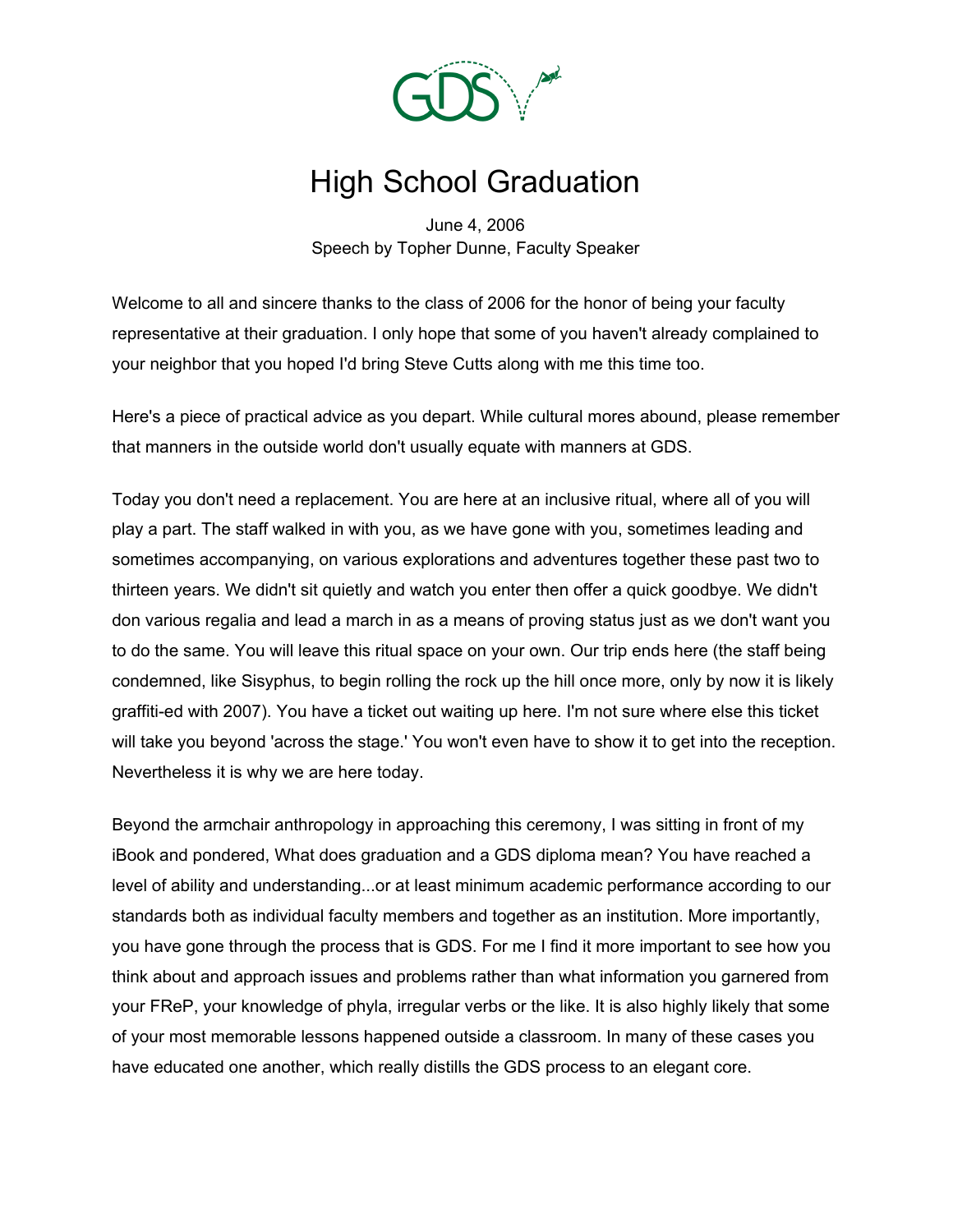Soon, however, this process, and your journey together, will end. Your part in this ritual is to cross this stage, and don't worry, I'll be among the group holding out a hand if you aren't sure where (or whether?) to cross. It may feel like a perfunctory walk, only to hit you with significance later. It is, however, liberation, a movement toward the light. It marks passage between one phase of life and the next.

Most of the rest of life tends to have ambiguous endings rather than planned ones, so I urge you to see the comfort in rituals like these. Contrast this ceremony with when you leave for home, the beach, supper, whatever. How many people will you leave with a meaningful goodbye? How many get a "see you later" to avoid a meaningful conversation? For that matter, how many just get "see you at the beach?" We likely will not all be together in the same place again and in any event you certainly won't see each other or us as often as you have for the past two to thirteen years, so contact and communication with each other and those of us still at GDS will become a much more active and deliberate choice as soon as you cross this stage.

Let's face facts, in all your actions and even with all of your academic excellence it is highly likely that you have committed a variety of errors in getting to this point. We, as a faculty, have been painfully aware of at least some of them. Although you probably don't want to broadcast your errors, they are a part of you. While some errors can be genius, like penicillin or jazz, most are slips of execution or judgement.

Whether you've unsent an email with errors in it (or even accidentally hit reply all and proceeded to type a personal message), backed out of a scheduling commitment since you couldn't manage your calendar properly, or not given another person a chance, the errors you commit are yours to own. Don't dim your light by being evasive. Acknowledge, accept and move on. Grow. Getting things wrong can teach us how to get things right.

But there is a gray area. Some actions may look and feel like errors but leave you uncertain. They may be the unpopular thing, or the relatively risky thing, even the thing you later realize to be a huge mistake. Here I refer you to the term dharma, which is not easily translated from Sanskrit. It can be enclosure, the great norm, moral imperative. It functionally comes down to what you realize to be the right thing to do in a situation, not just some litmus test of rules. I hope one of the major implicit lessons of our curriculum is to instill a sense of dharma in you. In the past I have been both praised and basically dismissed for the 'error' of doing what I believed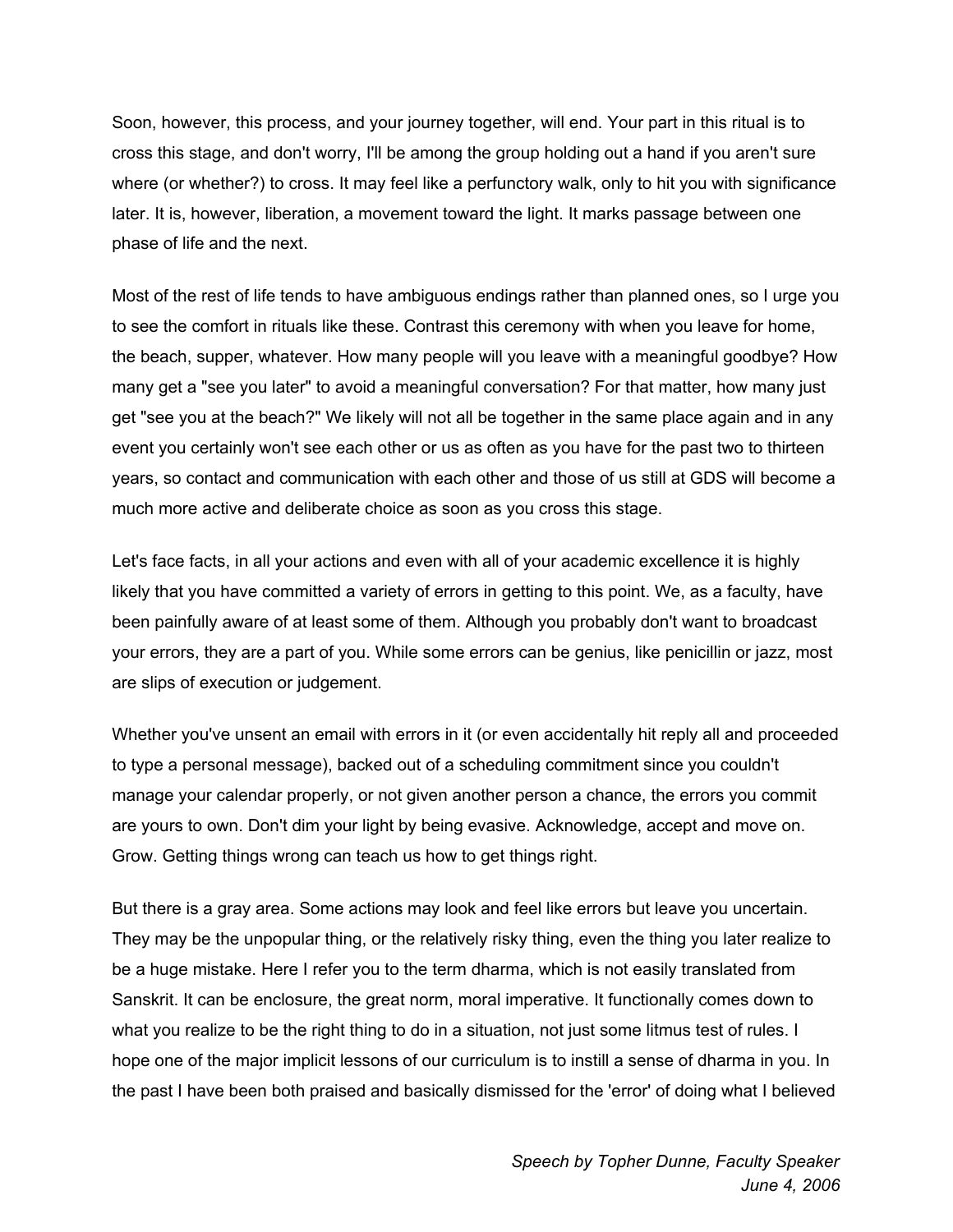and thought was right. There are norms of living that I hope GDS has helped to instill in you that can be more dynamic and vibrant than any set of rules.

I hope you have taken time these past weeks to take stock of what you have done in your time at GDS. If not perhaps you can ignore me for the next few sentences and do so. What shall you do now as graduates? You are young, generally unafraid to be at least somewhat foolish, and, I hope, still open to new ideas. Steve Jobs, someone who thinks different and is on my heroes list because of it, said "Your time is limited, so don't waste it living someone else's life." Find your path, be the social change that you seek. Go do something!

The past two to thirteen years have been as formative for you as the next several will likely be. Time may try to settle you in your ways and patterns, but consider this. You never know when enlightenment will hit, so at least try to be open to new perspectives and ideas. You may be on the stage thinking "why am I playing this?" I should have made a list; cake or death? Or it could be two weeks after the final Russian History paper that you realize how you should have answered it. (Yes, some lessons come too late because enlightenment doesn't necessarily follow a timetable.)

Our job as a progressive school is to provide structures and institutions with integrity so that our example (as people) as well as our lessons (as teachers) can let you develop into yourselves. Your job as progressively educated individuals is to demonstrate that integrity and set examples of your own. "Death is ignorance, vigilance is immortality".

When I describe GDS to others who may not be familiar with the institution it quickly takes on overtones of a magical place. It is more than the suspension of disbelief for two hours where some wicked big puppet becomes real and eats the meshuggeneh plant store owner with the untraceable accent and then the entire world. GDS can be a place of magical realism, where the honors and accolades of students and the institution abound and depth and significance become commonplace. Are we, a school of sixty years, still hungry? Have we spent more time securing and protecting a reputation by shoring up our curriculum or seeking out truths and valuable lessons? Where is the balance? What is the tradeoff? For that matter, does it have to be one thing or the other? Consider that balance as you make your educational choices over the next four to twelve years (yes, another degree can keep you in school).